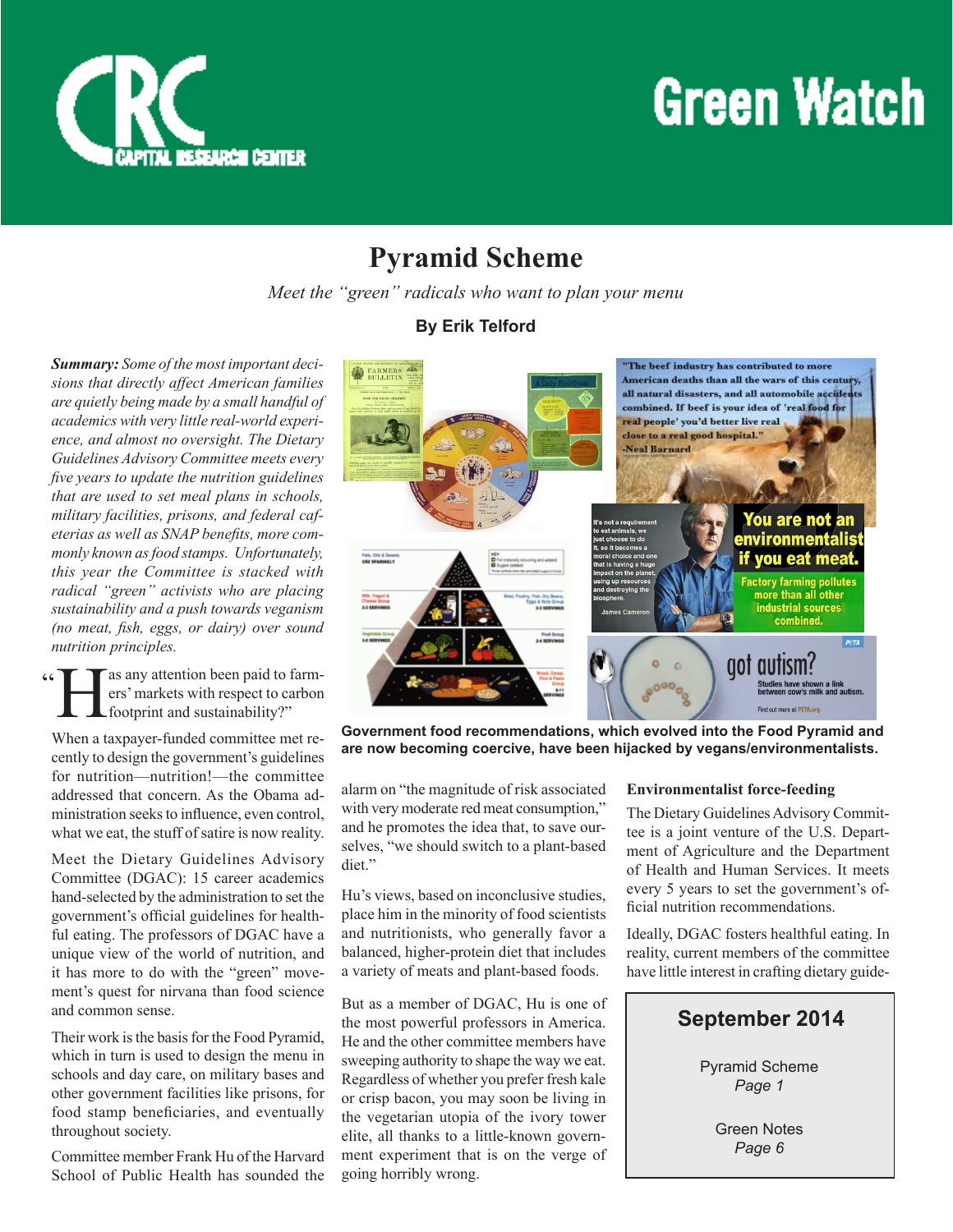lines based on nutritional science. Rather, they seek to force "green" lifestyles on unsuspecting Americans. Through expansion of the nanny state and surveillance state, the academics on the committee seek to use federal government oversight to impose their own practices—or, at least, those they espouse—on others. They seek to coerce people into thinking, eating, and living a certain way.

They extol vegetarianism or its most extreme form, veganism, which avoids all animal products, including eggs. They decry meat as "unsustainable." They support government intrusions such as Michael Bloomberg's ban on trans fats and his attempt to ban large sodas. In their eyes, Bloombergian social engineering projects are only the start. A nationwide ban on added sugar sounds more like the goal of a cartoon villain in a bad children's movie than a public policy proposal in a free and democratic nation, but according to at least one committee member, it's something we could and should explore. The expansion of the federal regulatory state that would be needed to save Americans from their own desserts makes this proposal cost-prohibitive, but the casualness with which committee members have suggested draconian measures is chilling.

The DGAC members are not satisfied merely to expand government power through regulations. They also believe that Americans need a stronger surveillance state, so the government can determine who is complying with regulations and then make intrusive "suggestions" to those it deems in need of help making food choices.

**Editor:** Steven J. Allen **Publisher:** Terrence Scanlon **Address:** 1513 16th Street, NW Washington, DC 20036-1480 **Phone:** (202) 483-6900 **E-mail:** sallen@CapitalResearch.org **Website:** CapitalResearch.org

**Green Watch** is published by Capital Research Center, a non-partisan education and research organization classified by the IRS as a 501(c)(3) public charity. Reprints are available for \$2.50 prepaid to Capital Research Center.

The members use as an excuse the so-called obesity epidemic (not really an epidemic, of course, except metaphorically, because obesity isn't caused by infectious disease). While obesity is a significant concern with regard to people's private health, such coercive, ideological modification of private behavior unrelated to public health is outside the Constitutional power of the federal government.

Social engineering, much of it based on junk science rather than legitimate food science, is not the proper job of such a body.

#### **Meet the Sustainability Police**

At the committee's January 2014 meeting, DGAC chairman Barbara Millen didn't wait long to push the matter of dietary guidelines to the side. Millen turned to the matter of how data on food access and food marketing would help the committee "identify models for effective population behavior change."

What behavior changes do Millen and her colleagues have in mind? You name a practice having to do with food, and they probably want to control it. The theme for the meeting, permeating nearly every topic, was radical environmentalism.

Millen opened the meeting: "The committee deliberated about what topics we'd like to have information on this morning and chose three that are really important themes for our progress and our deliberations going forward. One is the health care system, and prevention, and opportunities as they present to the DGAC. The second is food quality, security, and agricultural sustainability. And the third is the importance of looking at the global dietary pattern as it relates to health promotion and disease prevention."

Miriam Nelson, a professor at Tufts, added, "We need to make sure that the guidelines and the policies are promoting those foods . . . [that] are sustainably grown and have the littlest impact on the environment." She also noted that in crafting the 2015 dietary guidelines, the committee was "also really addressing the issue of long-term sustainability."

The term "sustainability" is used to refer to practices that, in the view of environmentalists, do not deplete resources or cause disasters, real or imagined, like man-made Global Warming. Often, the term is used

incorrectly (for example, when it refers to wind power and solar power, which require the use of unrecoverable resources but are called "sustainable" for political reasons). With regard to food and nutrition, "sustainability" is a euphemism for a vegetarian diet. That's because, as environmentalists measure such things, cultivating plants has a lesser effect on the ecosystem than raising livestock. Thus, those who eat "plant-based diets" (i.e., practice vegetarianism) live more "sustainable" lives than conventional omnivores.

#### **Vegan virtues and the War on Meat**

DGAC members' out-of-touch views distort their ability to tackle serious issues pragmatically. In most people's minds, farmers' markets are synonymous with fresh, healthy produce and with support for local agriculture. But committee members look negatively at farmers' markets because of their supposed carbon footprint. If the professors on the DGAC find farmers' markets insufficiently green, what could possibly satisfy them?

Another speaker at the meeting, "sustainability expert" and radical environmentalist Kate Clancy, helped answer that question. Clancy called for "urban agriculture," "climate change adaptation," and "a plant-based diet." She suggested that meat consumption is incompatible with a vision of sustainability.

The DGAC attempts to veil its war on meat with vague terms like "sustainable agriculture," but make no mistake: Several of the committee members are outright hostile to meat consumption and would love nothing more than to push Americans to go vegetarian *en masse*. The committee's skepticism regarding meat is manifested in the unreasonably small allotment that the food pyramid grants for lean proteins.

And if the DGAC decides to discourage meat consumption—based on personal ideals and not science—children, soldiers, and millions of other Americans could end up malnourished. By reducing the amount of lean meat served in federal cafeterias, the government would deprive growing kids and front-line warriors of essential nutrients. An inappropriate reduction in recommended meat consumption could also force the cash-strapped federal government to spend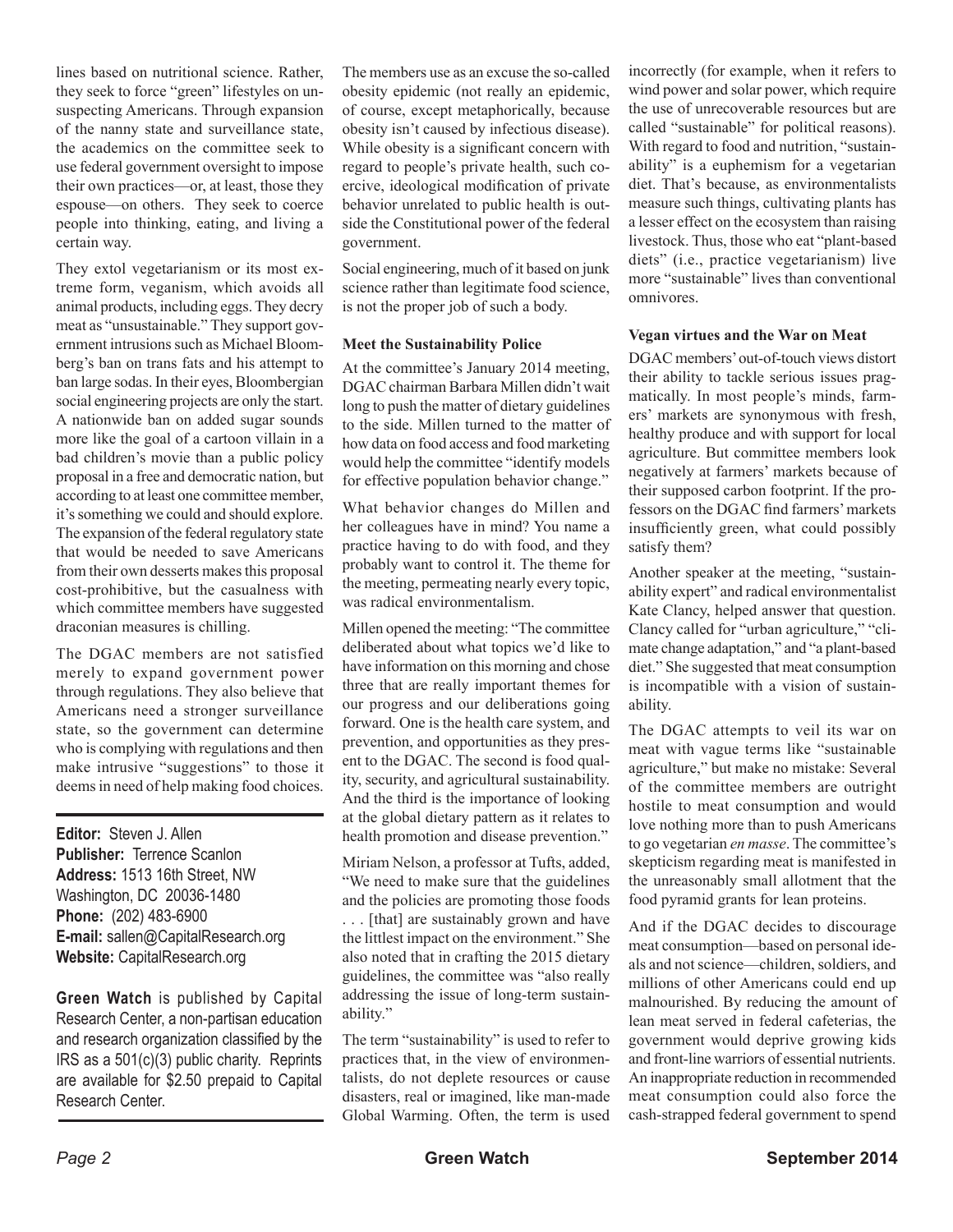more on food, because plant-based meat alternatives that provide needed proteins are often more expensive than lean meat per gram of protein.

Worse, a meat-deficient set of guidelines would effectively trick much of the population into abandoning an entire category of food with no scientifically sound evidence. If there's one aspect of nutrition at which the government has excelled, it's successfully characterizing things as "bad." Very few people had heard of trans fats before the FDA sounded the alarm on them in 2003, but today, these fats are synonymous in many people's minds with "junk food," and food labels proudly proclaim that products are "trans fat free" in order to convince you they are "healthy." If the DGAC takes a similarly harsh tone against meat, Americans could be driven through the forces of advertising and pop culture to drastically alter their diets—all because of junk science and personal agendas.

#### **Bloomberg's Brigade**

The focus at the DGAC meeting in January on "sustainable" agriculture could lead to a level of nanny-statism that would make Bloomberg himself blush. If the professors can't force America into vegetarianism directly, they can at least attempt to make it more difficult, more expensive, or outright unlawful to consume the foods that vegetarians find objectionable.

The DGAC's priorities became clear during a presentation by Sonia Angell, who recounted her experience in restricting trans fat consumption in New York City. The members of the DGAC expressed admiration, even adoration for her. Alice Lichtenstein, the vice chairman, had written in support of the bans Angell oversaw, and introduced Angell as "one of my heroes," citing not only her oversight of the Bloomberg food regulations and government food procurement restrictions but also her work at the national level mandating sodium reductions.

Angell spoke about the need to make "unhealthy" lifestyles more difficult through taxation and regulation. By taxing unhealthy food choices, government can force the creation of a healthy "default," so that the public will choose the healthier option automatically without realizing they are being manipulated. Even if Americans resist this "nudge," as some call such manipulation, it could become cost-prohibitive for lowerincome Americans to eat foods not approved by the elite.

In response to Angell's presentation, Millen said enthusiastically, "you've certainly showed how effective mandatory regulation is." At that point, members of the committee let their imaginations run wild, bandying about the other types of food the government could and should keep away from the simple people.

Nelson, the Tufts professor, called the trans fat ban a model for restricting consumption of added sugars and asked Angell how the committee could execute the same crackdown on sugar nationally as New York City's government did with regard to trans fats. Hu, broadening his horizons beyond the anti-meat crusade, asked how the DGAC could learn from New York City's handling of the backlash on the soda ban. Nelson commented that sustainability was "the question we are spending the most time on now."

Following Angell, each subsequent expert spoke about how to promote, prevent, or ban one dietary habit or another. If the U.S. Departments of Agriculture and of Health and Human Services had expected a scholarly discussion on the number of grams of polyunsaturated fat a healthy 30-year-old man should consume, they would have been disappointed.

No speaker pushed the envelope farther than University of North Carolina Professor Deborah Tate, who called for "comprehensive lifestyle interventions" as an umbrella strategy for manipulating Americans to lose weight through direct government intervention. Key components, Tate suggested, could include weekly contact between federal agents and obese people either in person or by telephone. This "comprehensive diet monitoring" could include multiple face-toface contacts per month (all at the taxpayer's expense), because, she noted, "intensive contact is more effective." In-person visits won't suffice, though. DGAC members suggested enrolling the obese in a daily Internet weigh-in program using digital scales and sending them morning text messages, offering words of advice and encouragement. One shudders to imagine what these professors might text to a 400-pound 55-year-old who has yet to embrace the plant-based diet.

#### **Radical ideas, real-world results**

The DGAC's radicalism is frightening, but to fully understand the threat the professors pose to our everyday liberties, one must understand the committee's history and influence. Thirty years ago, the Departments of Agriculture and Health and Human Services decided that the federal government should provide more nutritional guidance to Americans. The two bureaucratic behemoths jointly launched the DGAC, which is assigned the task of establishing official recommendations for healthy eating. It meets every five years to update the guidelines.

The Obama administration is rife with these sorts of committees, which make recommendations that make Progressives feel good and give leftist professors additions to their *curricula vitae*. But the DGAC is a rarity: an unelected and lightly supervised body with the power to change the everyday lives of millions of Americans.

To understand the DGAC's powerful role, consider the nutrition facts label on the next package of food you see. The label lists not only the amount of calories, fat, cholesterol, sodium, carbohydrates, protein, and various vitamins and minerals the food contains, but also a Percent Daily Value for each of these nutrients. Larger nutrition labels will include the full set of daily values—for example, for an adult man, 2,000 calories, 65 grams of fat, 20 grams of saturated fat, 300 mg of cholesterol, 2,400 mg of sodium, 300 grams of carbohydrates, and 25 grams of fiber.

Most people can't list these numbers off the top of their heads but rely on the calculated percentages. It's one thing to see that a cheeseburger has 32 grams of fat, but it's far more striking to hear that the amount is 50 percent of your daily recommended fat allowance. Juice bottles proclaim that one serving contains 100 percent of your Vitamin C needs, and bread bags tell you each slice is good for two servings of whole grains.

Ever wonder who decides how much Vitamin C is 100 percent, how much sodium is too much sodium, and exactly what constitutes a serving of vegetables and how many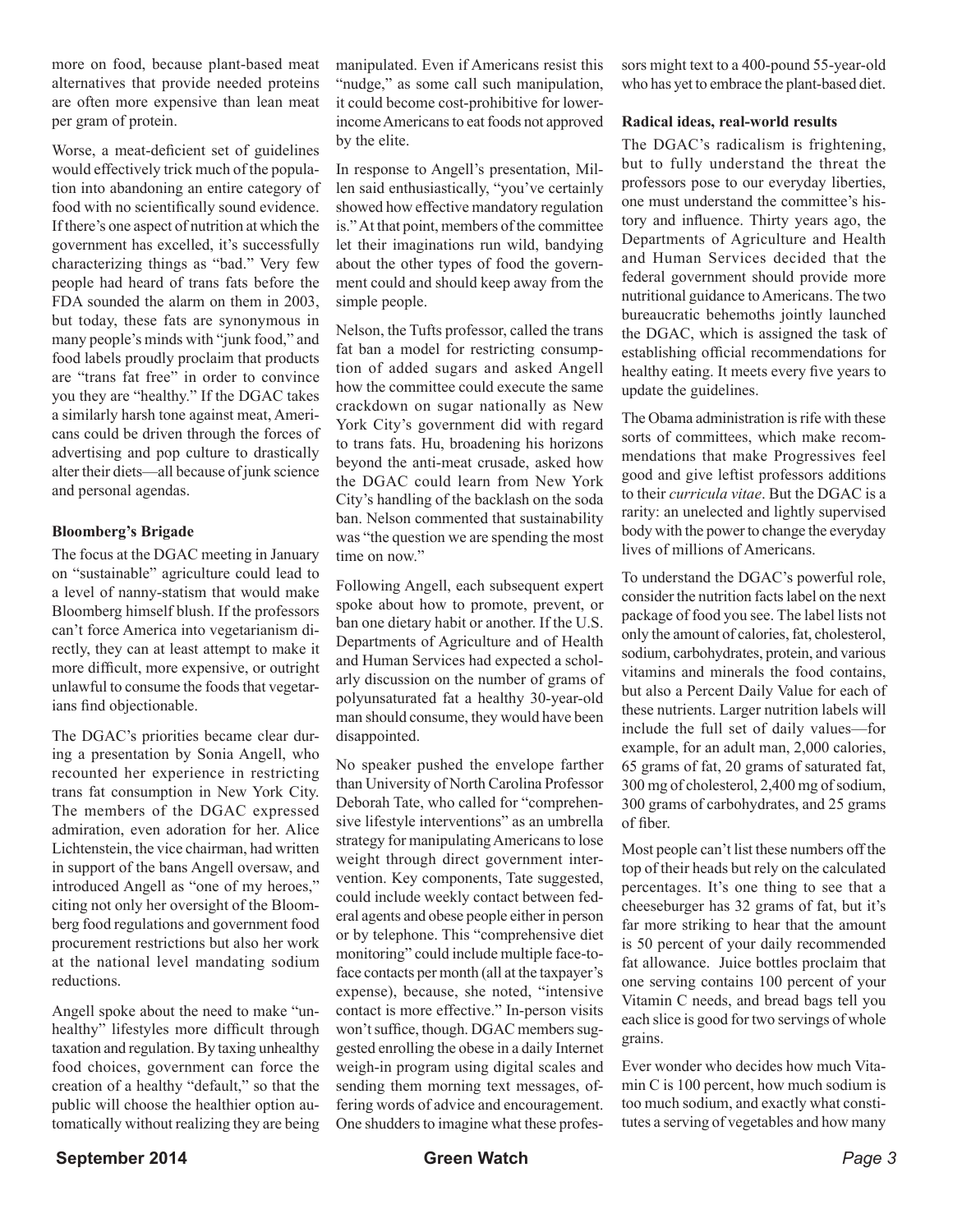of these you need each day? It's the DGAC, which theoretically takes careful looks at the latest advances in food science and nutrition to create a set of recommendations for balanced, healthful eating.

The DGAC's work sets the recommended amounts of nutrients used to calculate the percentages for those nutrition labels, and also goes a step farther by telling us the best way to consume these nutrients. Its most recent set of guidelines, for example, discouraged consumption of soft drinks, processed grains, and solid fats, and directed Americans toward whole grains. Today, "whole grain" appears on countless packages at the supermarket.

More importantly, the federal government uses the DGAC's guidelines to decide what types and quantities of food it bulk-orders. When you think about it, McDonald's "Millions and Millions Served" slogan applies just as accurately to the government, which is responsible for feeding over 1.3 million active-duty military personnel and over 200,000 federal prisoners three meals per day. Additionally, many of the nation's nearly 50 million public school students and 17 million federal, state, and local government employees take at least one meal per day in a government-run cafeteria. All in all, more than 20 percent of Americans have daily access to meals served under Uncle Sam's auspices.

With so many mouths to feed, the federal government needs to mass-order ingredients and mass-produce balanced and nutritionally complete meals. Thus, it leans heavily on the DGAC's guidelines to determine what is served in cafeterias and mess kits. Likewise, many state and local governments rely on the guidelines. Any changes in the official dietary guidelines—an additional suggested serving of vegetables per day, an emphasis on whole grains, or a call for reduced meat consumption—can have a dramatic effect on this entire system, and lead to changes for those who rely on the government for meals, from kindergartners to Navy SEALs.

But those who take their meals directly from government facilities are hardly the only Americans affected. The USDA uses the same dietary guidelines to directly calculate benefits for low-income families with chil-

dren and disabled adults. Food distributed through the Special Supplemental Nutrition Program for Women, Infants and Children (WIC), which provides assistance to pregnant women and mothers of children under age 5, and the Child and Adult Care Food Program (CACFP), which supplements meal service in day care centers, must be aligned with the committee's official recommendations. Over 12 million people receive assistance through WIC and CACFP.

Moreover, although the DGAC guidelines do not directly govern the much larger Supplemental Nutrition Assistance Program (SNAP, or "food stamps"), the government uses them to influence the eating habits and purchasing patterns of SNAP recipients through a variety of educational campaigns.

No matter how you slice it, the DGAC guidelines matter. From soldiers taking three meals a day on military bases to lowincome mothers on federal assistance to the millions of dieters who use nutrition facts labels to count their calories, the committee's recommendations affect how we eat every day. When the DGAC makes a mistake, disaster can ensue.

#### **A legacy of failure**

The first food guidelines put forth by the U.S. government were issued by an official in 1894. By 1916, the set of recommendations was refined to list five main types of food, a list that turned into the "Basic Seven" by 1943. By 1974, Sweden's National Board of Health and Welfare came up with the food pyramid.

In 1992, the USDA shaped the DGAC's recommendations into an infographic that was easy to read and comply with. And so the food pyramid—bread on the bottom, sugary snacks on top—became a staple of every classroom and dietary brochure in the country. For 13 years, the pyramid was the government's official model for healthy eating. It was a nutritional disaster on all levels. The high-carb, low-protein pyramid recommended up to 11 servings of grain per day (with no distinction drawn between high-fiber whole grains and the empty refined grains found in Wonder Bread), but called for only 2-3 servings of protein-rich foods like meat, fish, nuts, and eggs, out of fears of these foods' fat contents.

This plan was based on only the most rudimentary understanding of nutrition and failed to distinguish between healthy and unhealthy foods within its simple categories. As we now know, the high-carb diet is suitable for marathon runners but almost no one else. The DGAC's food pyramid was upside-down for the most part. Empty carbohydrates, including the natural sugars and starches found in many of the grain products the food pyramid extolled, cause spikes in blood sugar and are easily converted to fat and stored around the midsection. Proteins, the building blocks of musculoskeletal growth (which, in turn, is the catalyst for weight loss), should not have been relegated to the fringes of the pyramid. The DGAC also lumped all "fats" together in one small, ominous block, which turned Americans away from the healthy oil-based fats that are an essential source of energy by including those fats with less healthy solid fats like lard.

Then, as now, the DGAC's work was more a product of politics than of food science. Grains didn't end up as a disproportionately large block on the pyramid by accident. Rather, the committee bowed to political pressure from the agricultural industry, which reaped the benefits of the ensuing demand for bread, pasta, and other grain-based products. The committee's allegiances have recently shifted from the food industry to radical environmentalism, but its hands remain unclean, and if history is any indicator, the public health consequences could be devastating.

The upside-down food pyramid's official 13-year reign, from 1992 to 2005, happened to coincide with the initial spike in diabetes (an increase that continues today), as well as ever-rising rates of childhood obesity and adult cardiovascular disease. Although other factors have contributed to this trio of health nightmares, the DGAC's failure to craft balanced dietary recommendations cannot be overlooked, as the generation of children and their parents who followed the government's lead unwittingly consumed unbalanced and unhealthy diets.

In its 2005 and 2010 meetings, the DGAC compounded its food pyramid mistake with a pair of indecipherable "improvements" to the triangular graphic. First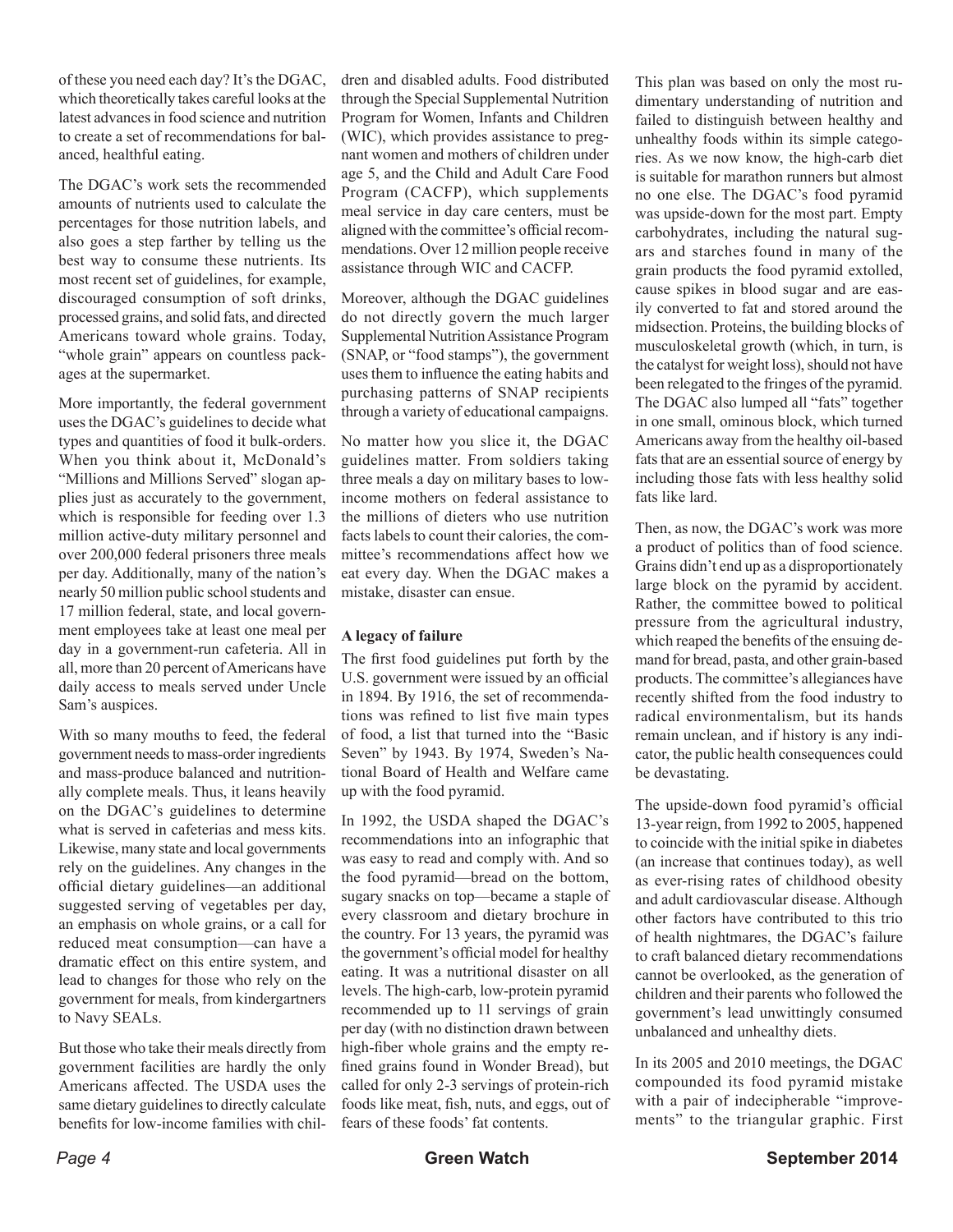came MyPyramid.gov, which rearranged the old pyramid's layers, but maintained an emphasis on grains at the expense of lean protein. Five years later, this was replaced by ChooseMyPlate.gov, which in its attempts to be interactive tells us nothing at all about healthy eating. Despite somewhat sounder food science, the government has been unable to successfully market either of these alternatives to its old pyramid, and the DGAC's 1992 mistake continues to encourage poor eating habits to this day.

#### **The distorted view from the Ivory Tower**

Rates of obesity, diabetes, and heart disease in the United States are jarringly high for a First World nation. The DGAC could have used this year's sessions to focus on creating simple and effective guidelines for everyday healthy living, but such an effort was doomed from the start, because the Obama administration seemed intent on loading the committee with Far Left idealists instead of experienced pragmatists. An examination of the committee's roster reveals that many of its members are far more concerned with social engineering than with food science and sound nutrition.

Professor Hu has the most notable trail of radical statements, but many of his colleagues are cut from the same paternalistic cloth. DGAC vice chairman Alice Lichtenstein, a Tufts professor, was one of the Bloomberg administration's most vocal supporters in the academic realm.

Bloomberg himself has his fingerprints elsewhere on the committee. Professor Cheryl Anderson, another member, has her offices at Johns Hopkins University's Bloomberg School of Public Health, which has received over \$1.1 billion in donations from the former mayor.

Other members of the committee have tenure at universities from Yale to Purdue to Georgetown and have undertaken an impressive array of major research projects, producing highly regarded publications. The common thread is that none holds or has held a job outside of academia. There is not a single business owner, family physician, working nutritionist, food services executive, or federal nutrition program director in the mix. In fact, several of the committee

members appear to have continuously held one university position or another since receiving their undergraduate degrees.

The lack of diversity on the DGAC is astonishing. These men and women who have by and large never worked outside academia simply are not capable of thinking like large-scale food distributors, working nutritionists, pediatricians, commercial food cultivators and processors, and federal nutrition program administrators, all of whom will need to work with the committee's recommendations on a practical level. Although representatives of some of these groups will testify before the committee, none will have a say in crafting the official guidelines, and there is ample reason to believe that pragmatic concerns may ultimately be back-burnered.

Where the committee's homogeneity detracts from its ability to work practically, it enhances its potential for Progressive groupthink. By first assembling professors who have spent their lives conjecturing nutritional utopias and then giving them free rein to craft guidelines as they see fit, the government has invited the committee to turn loose a radical experiment, with the American people as the guinea pig.

Shamefully, much of that experimentation will be on the most vulnerable members of society. If the DGAC decides to tinker with logical dietary guidelines to satisfy members' environmentalist sympathies, those affected would include low-income mothers, infants, poor children on free-lunch programs, and disabled adults in day care centers. These are many of the Americans most in need of a balanced, nutritious meal, and the DGAC's grand social experiment could include reducing their meat allowance and banning sugar and trans fats—two sources of calories, albeit unhealthy, that are often most affordable and accessible to people with low incomes.

The DGAC is falling victim to academic hubris, one of the oldest tragic flaws known to man. Holding an impressive array of doctoral degrees, the professors truly believe themselves to be the smartest people in the room, and feel compelled to use their vast knowledge to change the lives of Americans through whatever means necessary. If Frank

Hu wants you to switch from a balanced diet to a plant-based one, it's not because he has a different opinion on nutrition than you. It's because he's smarter than you and you haven't realized that yet, and the government needs to take steps to ensure that simpletons like you follow the leads of the smart people.

Often, such people fail to understand the differences between an idea that sounds good on paper and an idea that works in practice. Their lack of real-world experience allows them to conveniently skip the implementation step, and they rarely consider the financial, bureaucratic, and personal costs. In their eyes, if a nationwide ban on sugar would lead to statistical improvements in public health—which is hardly a sure thing—the government simply must take immediate action to ban sugar. The spirit of detached paternalism that pervades the DGAC is more dangerous than a spirit of outright malice would be.

#### **A wasted opportunity**

The DGAC is hardly a superfluous federal committee. If it does its job correctly, it can help Americans eat better, indirectly saving taxpayers money by reducing government health care spending on the various maladies that are caused by unhealthful eating. All things being equal, a healthier America is in everyone's best interests, and it makes sense for the government to charge the people who best understand nutrition with helping the rest of us understand how to eat well and thrive.

Undoubtedly many professors, physicians, and private-sector nutritionists would be willing to use the DGAC's powers to do exactly this, but the 15 academics the Obama administration chose simply have other goals. The group's final guidelines won't be known for several months, but through their statements and the radical tones of the first two committee meetings, the professors have already told us all we need to know. The 2014-15 session of the DGAC is a waste of time and money, and it may set nutrition in America back for decades to come.

*Erik Telford is senior vice president at the Franklin Center for Government & Public Integrity.*